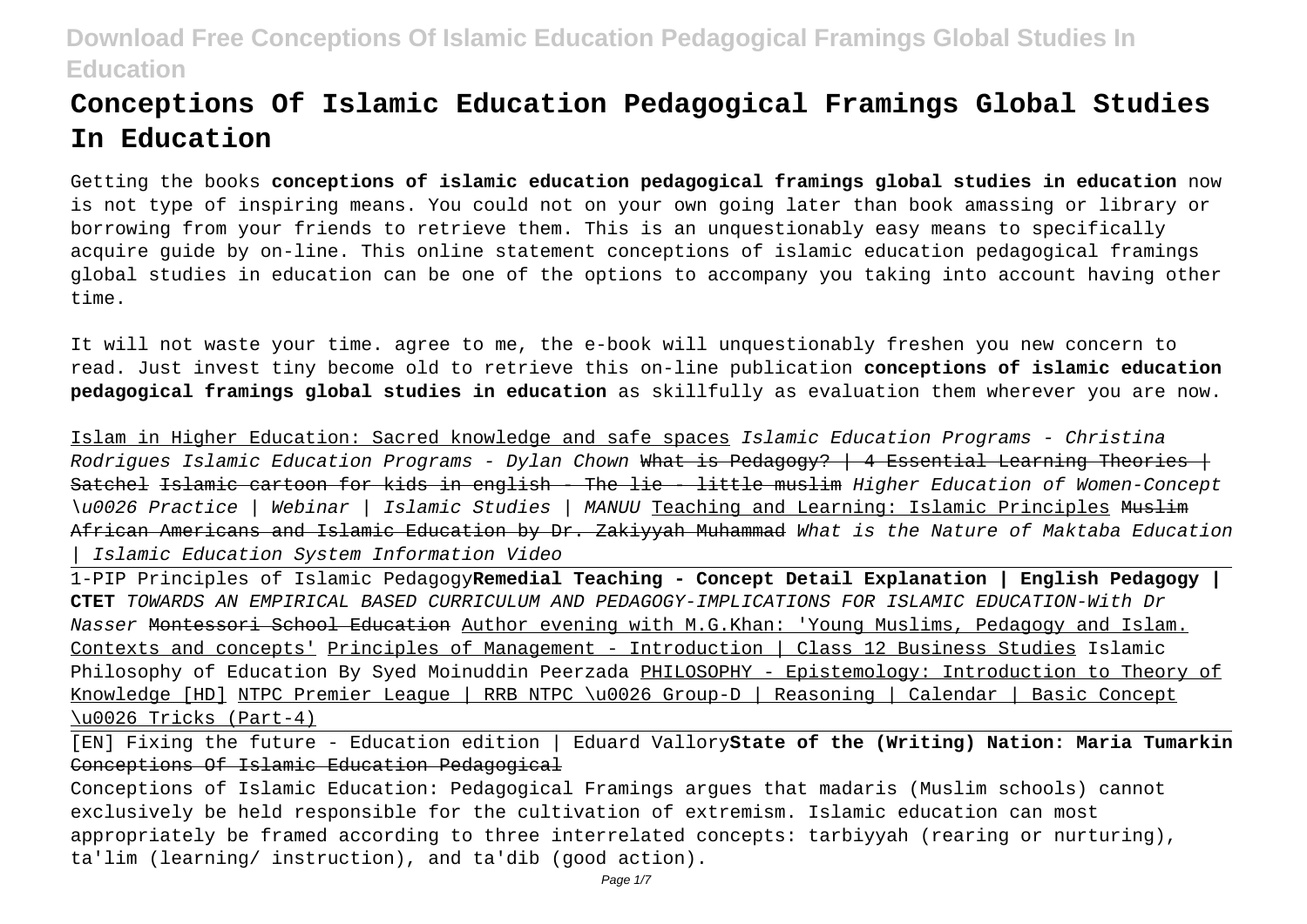#### Conceptions of Islamic Education: Pedagogical Framings ...

"Conceptions of Islamic Education: Pedagogical Framings" argues that "madaris" (Muslim schools) cannot exclusively be held responsible for the cultivation of extremism. Islamic education can most appropriately be framed according to three interrelated concepts: "tarbiyyah" (rearing or nurturing), "ta'lim" (learning/ instruction), and "ta'dib" (good action).

#### Conceptions of Islamic Education: Pedagogical Framings ...

conceptions of islamic education pedagogical framings global studies in education By Lewis Carroll FILE ID 208111 Freemium Media Library Conceptions Of Islamic Education Pedagogical Framings Global Studies In Education PAGE #1 : Conceptions Of Islamic Education Pedagogical Framings Global Studies In

#### Conceptions Of Islamic Education Pedagogical Framings ...

Islamic education can most appropriately be framed according to three interrelated concepts: tarbiyyah (rearing or nurturing), ta'lim (learning/ instruction), and ta'dib (good action). These three phenomena are explored along the lines of a minimalist-maximalist continuum that guides practices and institutions differently.

#### Conceptions of Islamic education : pedagogical framings in ...

^ Conceptions Of Islamic Education Pedagogical Framings Global Studies In Education ^ Uploaded By Eleanor Hibbert, islamic education can most appropriately be framed according to three interrelated concepts tarbiyyah rearing or nurturing talim learning instruction and tadib good action these three phenomena are explored along

### Conceptions Of Islamic Education Pedagogical Framings ...

conceptions-of-islamic-education-pedagogical-framings-global-studies-in-education 1/1 Downloaded from calendar.pridesource.com on November 14, 2020 by guest [eBooks] Conceptions Of Islamic Education Pedagogical Framings Global Studies In Education

### Conceptions Of Islamic Education Pedagogical Framings ...

Stud Philos Educ (2012) 31:91–98 DOI 10.1007/s11217-011-9264-5 Review of Yusef Waghid, Conceptions of Islamic Education: Pedagogical Framings New York, Peter Lang Paul Smeyers Published online: 17 August 2011 Springer Science+Business Media B.V. 2011 Beyond Slogans and One-Liners: Justice for Islam When Islam is understood and practiced in a maximalist sense, a position Yusef Waghid clearly ...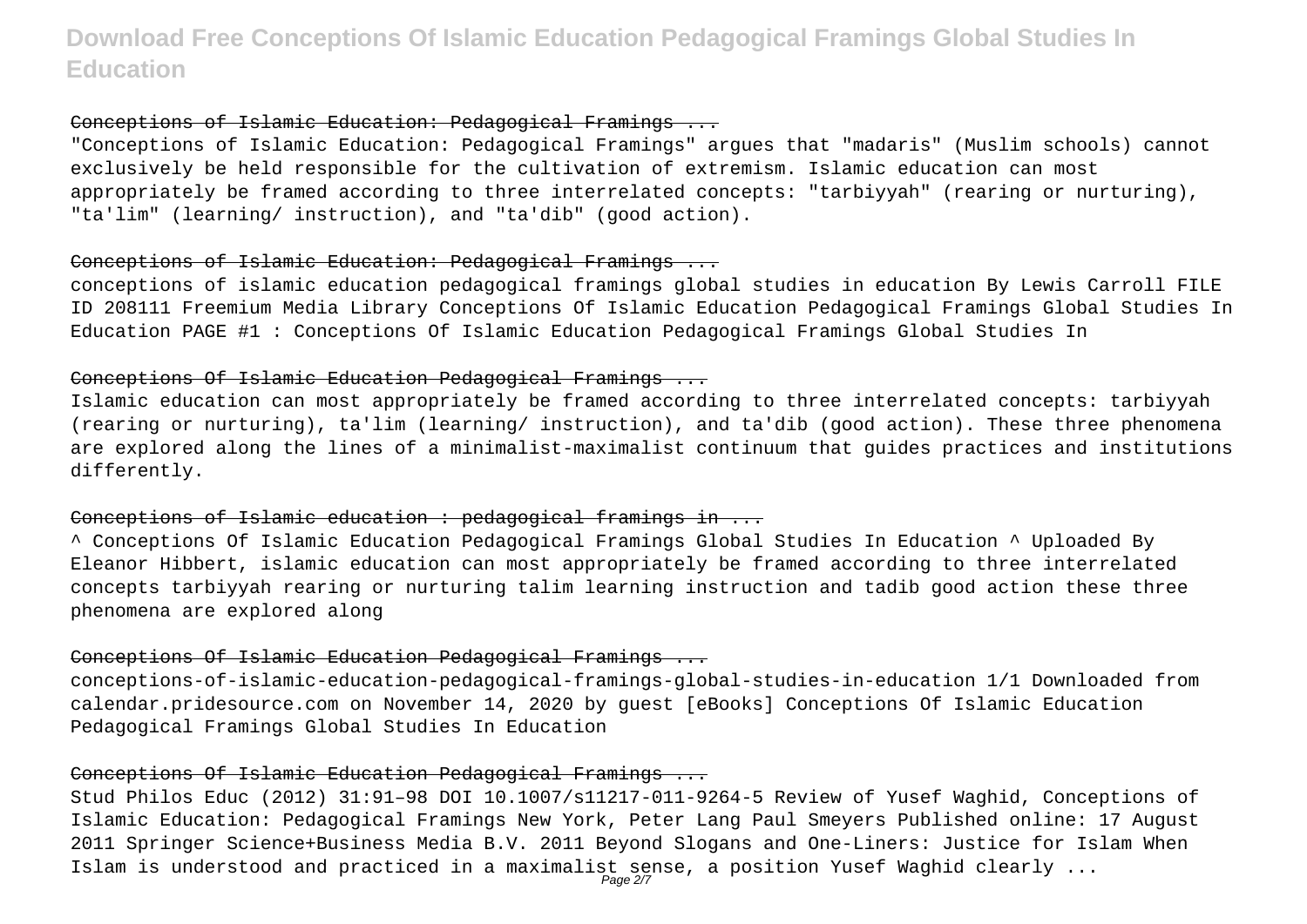#### Review of Yusef Waghid, Conceptions of Islamic Education ...

conceptions of islamic education pedagogical framings global studies in education Sep 18, 2020 Posted By Debbie Macomber Ltd TEXT ID c81dacae Online PDF Ebook Epub Library will give you worth get the definitely best seller from us currently from several preferred authors if you want to conceptions of islamic education pedagogical framings

#### Conceptions Of Islamic Education Pedagogical Framings ...

conceptions of islamic education pedagogical framings global studies in education Sep 17, 2020 Posted By Laura Basuki Public Library TEXT ID c81dacae Online PDF Ebook Epub Library global studies in education conceptions of islamic education pedagogical framings global studies in education if you ally compulsion such a referred conceptions of islamic

#### Conceptions Of Islamic Education Pedagogical Framings ...

bonn bafmw conceptions of islamic education pedagogical framings argues that madaris muslim schools cannot exclusively be held responsible for the cultivation of extremism islamic education can most appropriately be framed according to three interrelated concepts tarbiyyah rearing or nurturing ta lim learning instruction and tadib good action

#### conceptions of islamic education pedagogical framings ...

bonn bafmw conceptions of islamic education pedagogical framings argues that madaris muslim schools cannot exclusively be held responsible for the cultivation of extremism islamic education can most appropriately be framed according to three interrelated concepts tarbiyyah rearing or nurturing ta lim learning instruction and tadib good action

#### 30+ Conceptions Of Islamic Education Pedagogical Framings ...

conceptions of islamic education pedagogical framings argues that madaris muslim schools cannot exclusively be held responsible for the cultivation of extremism islamic education can most appropriately

#### 30 E-Learning Book Conceptions Of Islamic Education ...

Religious traditions embody inherent pedagogical perspectives—a way of teaching religion. Among Muslim scholarship, conceptual aspects of a philosophy of education rooted in Islam have been articulated but often piecemeal, making it inaccessible to Islamic schools today. The challenge has been in synthesising<br>Page 37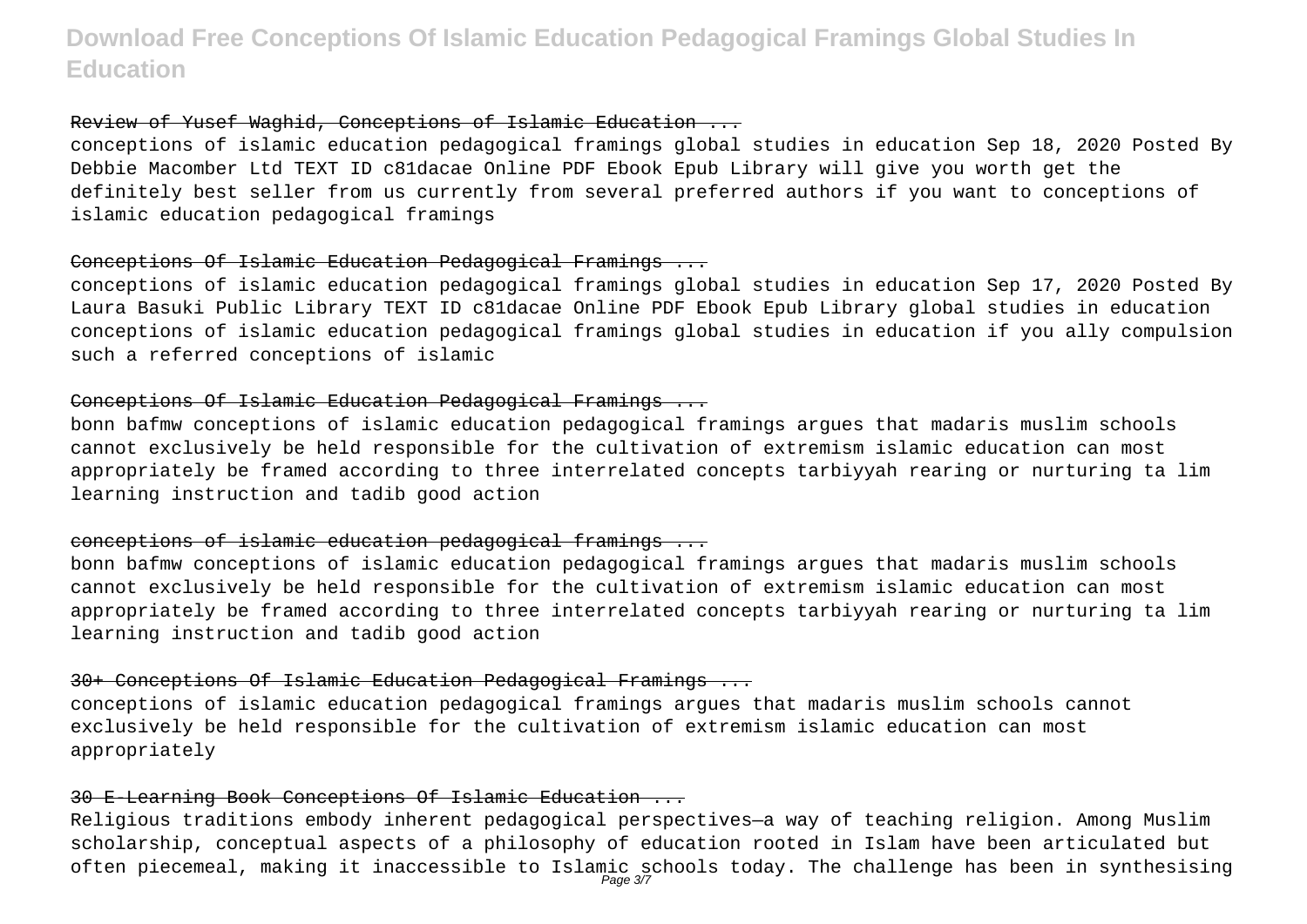philosophies of Islamic education, or better termed Islamic pedagogy, in a way that is relevant and applicable to contemporary schools.

#### Islamic Pedagogy: Potential and Perspective | SpringerLink

conceptions of islamic education pedagogical framings islamic education can most appropriately be framed according to three interrelated concepts tarbiyyah rearing or nurturing talim learning instruction and tadib good action these three phenomena are Conceptions Of Islamic Education Pedagogical Framings 3

#### 10+ Conceptions Of Islamic Education Pedagogical Framings ...

conceptions of islamic education pedagogical framings argues that madaris muslim schools cannot exclusively be held responsible for the cultivation of extremism islamic education can most appropriately

&ltI>Conceptions of Islamic Education: Pedagogical Framings argues that &ltI>mad?ris (Muslim schools) cannot exclusively be held responsible for the cultivation of extremism. Islamic education can most appropriately be framed according to three interrelated concepts: &ltI>tarbiyyah (rearing or nurturing), &ltI>ta'l?m (learning/ instruction), and &ltI>ta'd?b (good action). These three phenomena are explored along the lines of a minimalist-maximalist continuum that guides practices and institutions differently. A minimalist understanding of Islamic education does not necessarily produce uncritical citizens, but a maximalist understanding engenders an ethical democratic community and cosmopolitan beings concerned about their responsibility towards others. By looking specifically at South African Muslim schools, &ltI>Conceptions of Islamic Education undermines the misconception that such schools perpetuate Islamic radicalism.

This book provides an understanding of pedagogy rooted in the developments of Islamic Education. It is the first book to explore this in the Madrasah context. The focus on Islamic pedagogy provides a way to explore knowledge, spirituality and education that is shaped by a universal approach to personalised learning.

This book presents the views of leading scholars, academics, and educators on the renewal of Islamic schools in the Western context. The book argues that as Islamic schools in Western contexts have negotiated the establishment phase they must next embrace a period of renewal. Renewal relates to a<br>Page 4/7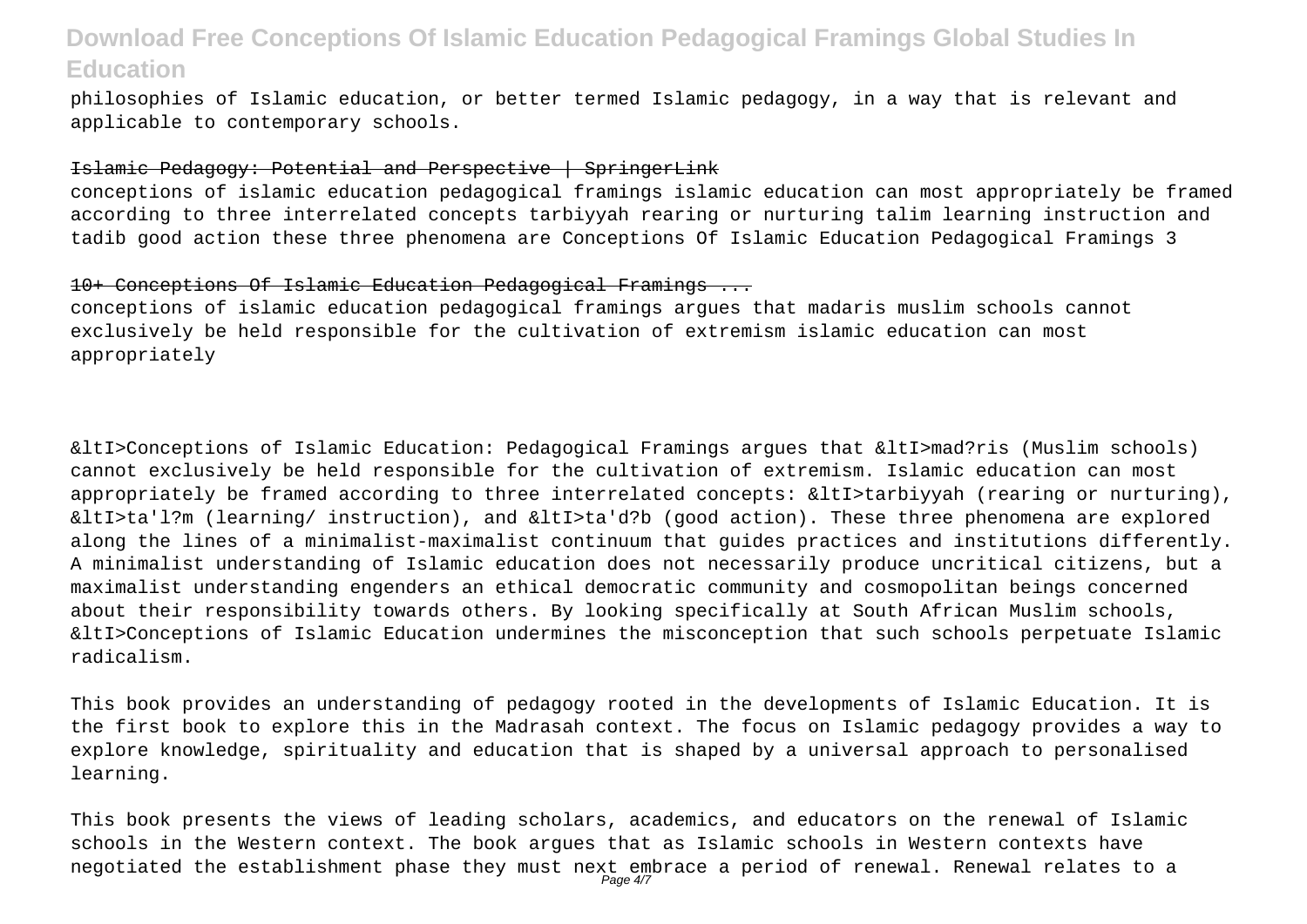purposeful synthesis of the tradition with contemporary educational practice and greater emphasis on empirical research substantiating best practices in Islamic schools. This renewal must reflect teaching and learning practices consistent with an Islamic worldview and pedagogy. It should also inform, among other aspects, classroom management models, and relevant and contextual Islamic and Arabic studies. This book acquaints the reader with contemporary challenges and opportunities in Islamic schools in the Western context with a focus on Australia.

The study of Islamic education has hitherto remained a tangential inquiry in the broader focus of Islamic Studies. In the wake of this neglect, a renaissance of sorts has occurred in recent years, reconfiguring the importance of Islam's attitudes to knowledge, learning and education as paramount in the study and appreciation of Islamic civilization. Philosophies of Islamic Education, stands in tandem to this call and takes a pioneering step in establishing the importance of its study for the educationalist, academic and student alike. Broken into four sections, it deals with theological, pedagogic, institutional and contemporary issues reflecting the diverse and often competing notions and practices of Islamic education. As a unique international collaboration bringing into conversation theologians, historians, philosophers, teachers and sociologists of education Philosophies of Islamic Education intends to provide fresh means for conversing with contemporary debates in ethics, secularization theory, child psychology, multiculturalism, interfaith dialogue and moral education. In doing so, it hopes to offer an important and timely contribution to educational studies as well as give new insight for academia in terms of conceiving learning and education.

Relations between Muslims and the public education systems of Europe are often characterised by tensions. There is often still a perceived incompatibility between the claims of individual Muslims or Muslim communities on the one hand and the aims of public education in Europe on the other. The relatively recent presence of Islam in much of Europe, the internal diversity of Muslim communities, the lack of a centralized, hierarchical church-like structure – different arguments are used to justify such a discriminatory treatment of one of the largest faith communities in Europe. Nevertheless, as this book aims to illustrate, there are already rich and diverse experiences throughout Europe of how to integrate Islam into the national and regional school systems, particularly in primary, but also in secondary education. Accordingly, this book provides some analyses of the ways in which Islam is integrated in education in certain regions of Spain, the Netherlands, France and England. These analyses are paralleled by empirical findings concerning the role of religion in the life of young Muslims, their<br>Page 5/7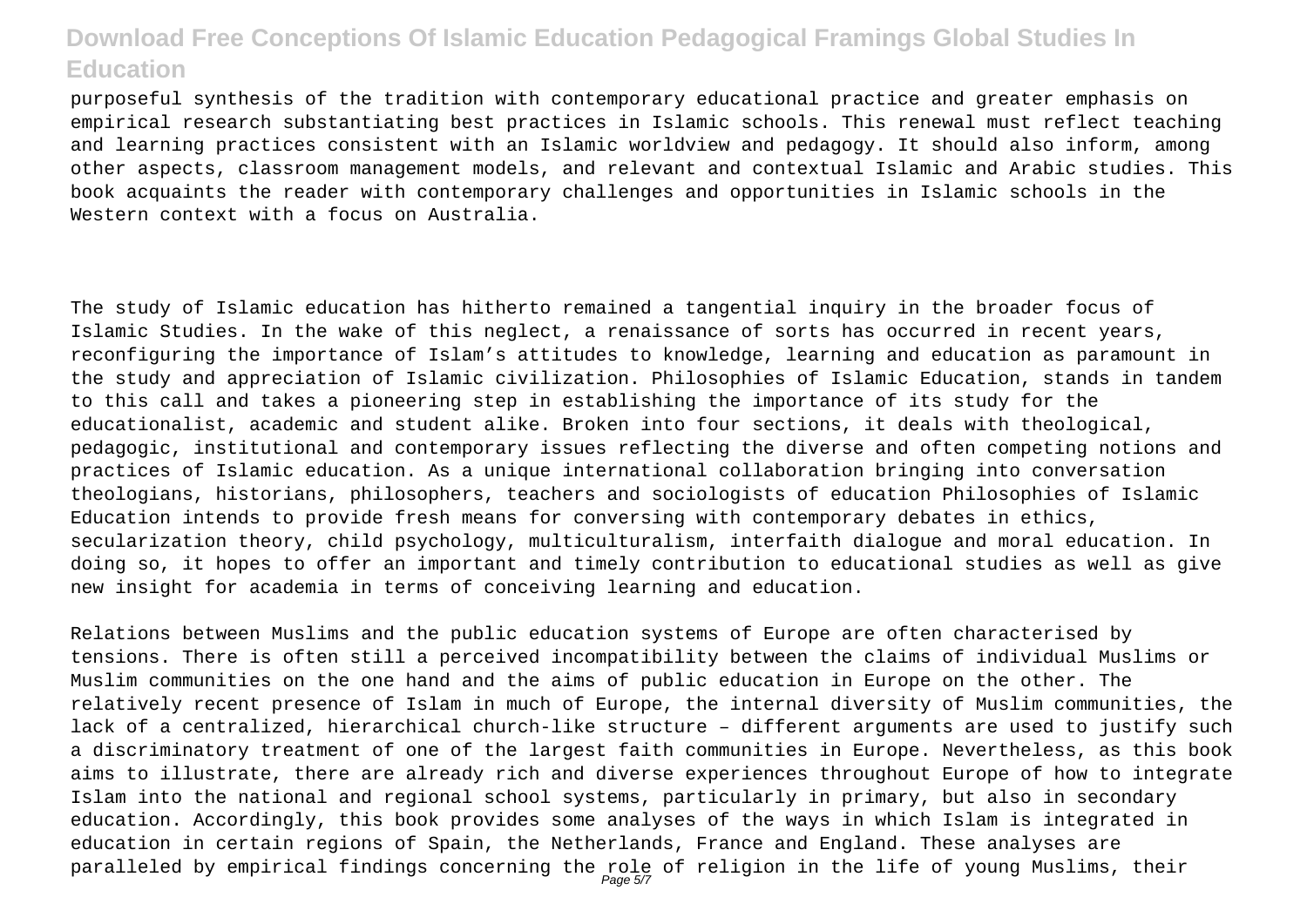views concerning religion in school, and the impact of religion in education and society in Spain, the Netherlands, Norway, Germany, France and England.

This book provides an understanding of pedagogy rooted in the developments of Islamic Education. It is the first book to explore this in the Madrasah context. The focus on Islamic pedagogy provides a way to explore knowledge, spirituality and education that is shaped by a universal approach to personalised learning.

Combining contributions from international academics and practitioners, this new text develops students' ability to philosophise as well as learn about philosophy and education. It considers issues concerned with the interface between education and wider society but goes beyond this to explore education and philosophy at a micro level: the teacher–learner relationship. It challenges and empowers students to use philosophy as a tool within education, as a set of theories to understand education and as a potential means to develop solutions to problems as they occur within practice. Assuming no pre-existing philosophical background, Philosophy and the Study of Education explores complex topics including: encouraging young people to criticise and challenge all authority; the limits of a religious-based education; the desire for 'alternative facts' or 'truths'; the second-class status of vocational pursuits; the inherent struggle in the teacher–student relationship; the relationship between emotion, morality and autonomy in teaching. Including discussion questions and further recommended reading, this thought-providing book will support and inspire all those on Education Studies, Childhood Studies and Youth Studies courses in developing a critical perspective and understanding the true value of philosophy within education.

The process of curriculum enhancement through various educational approaches aims to enhance quality assurance in the educational process itself. In Islamic education, traditional educational trends are enhanced by expanding the embodiment process on experiential learning to evaluate the achievement in creating outcomes that balance not only spirituality and morality but also quality of cognitive analytical performances. Global Perspectives on Teaching and Learning Paths in Islamic Education is a comprehensive scholarly book that provides broad coverage on integrating emerging trends and technologies for developing learning paths within Islamic education. Highlighting a wide range of topics such as digital ethics, psychology, and vocational education, this book is ideal for instructors, administrators, principals, curriculum designers, professionals, researchers, academicians, and students.